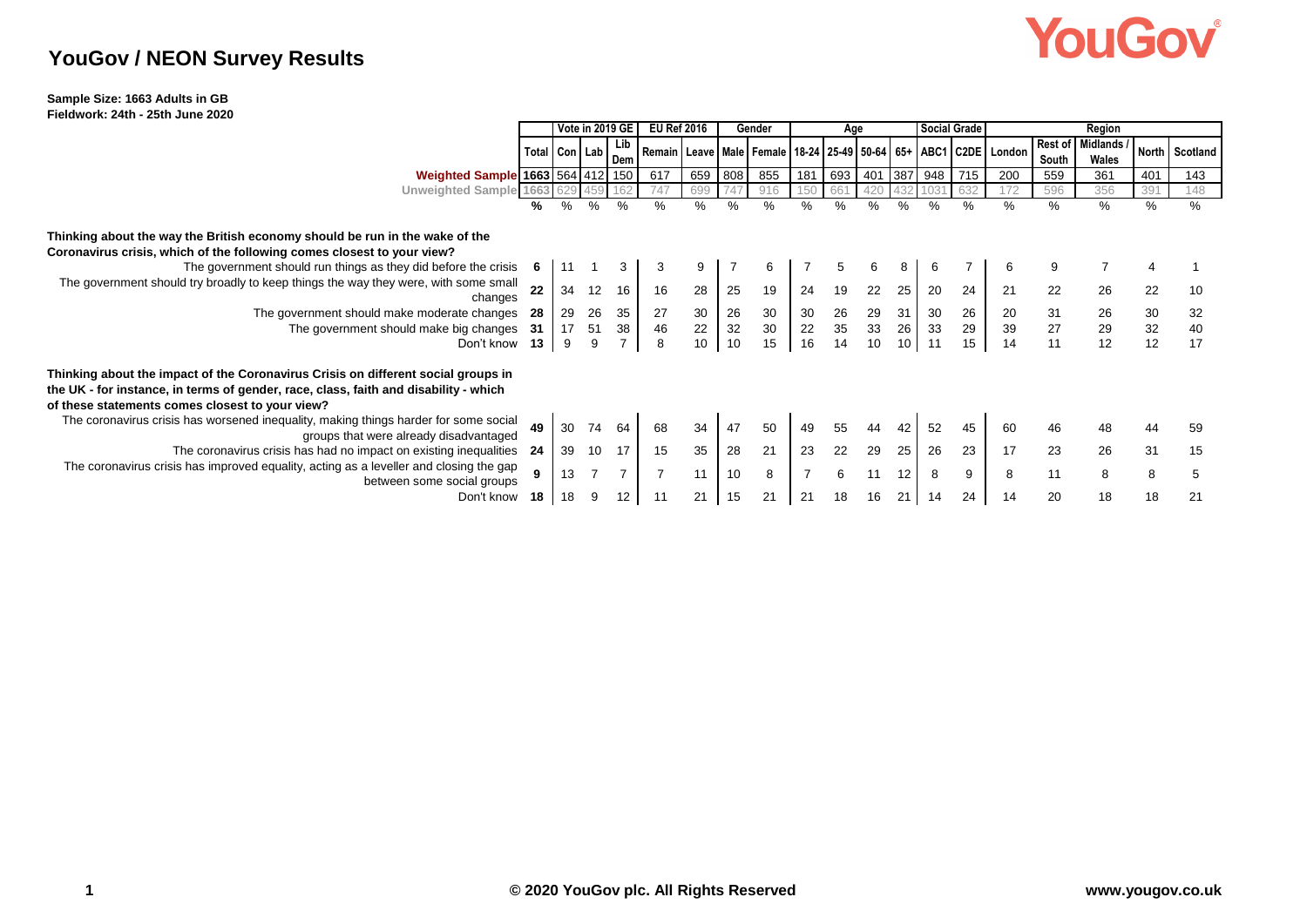## YouGov®

|                                                                                                                                                                                 |                |                     |                  | Vote in 2019 GE     | <b>EU Ref 2016</b>             |                      |                     | Gender        |                                  | Age                   |                     |                     |                     | <b>Social Grade</b> |                  |                     |                     |                     |                     |
|---------------------------------------------------------------------------------------------------------------------------------------------------------------------------------|----------------|---------------------|------------------|---------------------|--------------------------------|----------------------|---------------------|---------------|----------------------------------|-----------------------|---------------------|---------------------|---------------------|---------------------|------------------|---------------------|---------------------|---------------------|---------------------|
|                                                                                                                                                                                 | Total          |                     |                  | Lib                 |                                |                      |                     | Male Female   |                                  | 18-24 25-49 50-64 65+ |                     |                     |                     |                     |                  | Rest of             | <b>Midlands</b>     | <b>North</b>        |                     |
|                                                                                                                                                                                 |                | Con   Lab           |                  | Dem                 | Remain                         | Leave                |                     |               |                                  |                       |                     |                     |                     | ABC1 C2DE           | London           | South               | Wales               |                     | Scotland            |
| <b>Weighted Sample</b>                                                                                                                                                          | 1663 564 412   |                     |                  | 150                 | 617                            | 659                  | 808                 | 855           | 181                              | 693                   | 401                 | 387                 | 948                 | 715                 | 200              | 559                 | 361                 | 401                 | 143                 |
| <b>Unweighted Sample</b>                                                                                                                                                        | 1663           |                     |                  | 162                 | 747                            | 699                  | 74                  | 916           | 150                              | 661                   | 420                 |                     | 103                 | 632                 | 172              | 596                 | 356                 | 391                 | 148                 |
|                                                                                                                                                                                 |                | %                   | $\frac{9}{6}$    | %                   | %                              | %                    | $\frac{9}{6}$       | $\frac{9}{6}$ | %                                | %                     | %                   | %                   | $\frac{9}{6}$       | %                   | $\frac{9}{6}$    | %                   | %                   | %                   | $\frac{9}{6}$       |
| Which of these statements comes closest to your view?                                                                                                                           |                |                     |                  |                     |                                |                      |                     |               |                                  |                       |                     |                     |                     |                     |                  |                     |                     |                     |                     |
| Tackling climate change should be a priority now alongside tackling the coronavirus 33                                                                                          |                | 18                  | 55               | 43                  | 46                             | 21                   | 37                  | 29            | 43                               | 39                    | 26                  | 26                  | 35                  | 31                  | 44               | 33                  | 30                  | 31                  | 36                  |
| Tackling climate change should be a priority immediately after the coronavirus is over<br>but it needs to be put to one side for now                                            | 19             | 18                  | 23               | 24                  | 22                             | 17                   | 16                  | 22            | 18                               | 21                    | 20                  | 16                  | 20                  | 18                  | 21               | 18                  | 18                  | 20                  | 18                  |
| Tackling climate change should be a priority at some point in the future but there are<br>other issues that that should take priority immediately after the coronavirus is over | 35             | 48                  | 19               | 29                  | 25                             | 45                   | 34                  | 35            | 23                               | 29                    | 39                  | 45                  | 34                  | 35                  | 28               | 35                  | 37                  | 36                  | 33                  |
| Tackling climate change is not a priority anyway<br>Don't know                                                                                                                  | 7<br>6         | 12<br>3             | $\mathbf 1$<br>3 | $\mathbf{1}$<br>3   | 3<br>$\ensuremath{\mathsf{3}}$ | 11<br>6              | 8<br>$\,$ 5 $\,$    | 6<br>8        | 3<br>13                          | 5<br>6                | 10<br>5             | 9<br>$\overline{4}$ | $\overline{7}$<br>4 | $\overline{7}$<br>9 | 3<br>$\mathbf 5$ | 9<br>6              | 8<br>6              | 6<br>$\overline{7}$ | 6<br>8              |
| To what extent, if at all, do you support or oppose the government borrowing<br>additional money to pay for more spending on public services?                                   |                |                     |                  |                     |                                |                      |                     |               |                                  |                       |                     |                     |                     |                     |                  |                     |                     |                     |                     |
| Strongly support 16                                                                                                                                                             |                | 12                  | 28               | 19                  | 23                             | 14                   | 19                  | 14            | 10                               | 18                    | 17                  | 15                  | 19                  | 13                  | 19               | 16                  | 13                  | 16                  | 22                  |
| Tend to support                                                                                                                                                                 | 36             | 37                  | 40               | 43                  | 41                             | 35                   | 38                  | 34            | 29                               | 32                    | 40                  | 40                  | 38                  | 33                  | 36               | 38                  | 34                  | 36                  | 32                  |
| <b>TOTAL SUPPORT 52</b>                                                                                                                                                         |                | 49                  | 68               | 62                  | 64                             | 49                   | 57                  | 48            | 39                               | 50                    | 57                  | 55                  | 57                  | 46                  | 55               | 54                  | 47                  | 52                  | 54                  |
| Neither support nor oppose                                                                                                                                                      | -22            | 26                  | 16               | 18                  | 16                             | 28                   | 21                  | 23            | 22                               | 22                    | 19                  | 26                  | 21                  | 24                  | 23               | 21                  | 25                  | 23                  | 16                  |
| Tend to oppose                                                                                                                                                                  | 10             | 15                  | 5                | 9                   | $\overline{7}$                 | 12                   | 9                   | 11            | 11                               | 9                     | 13                  | 10                  | 10                  | 11                  | $\overline{7}$   | 10                  | 12                  | 11                  | 8                   |
| Strongly oppose                                                                                                                                                                 | $\mathbf{3}$   | 4                   | 2                | $\overline{2}$      | 2                              | 4                    | 5                   | $\mathbf{1}$  | $\overline{4}$                   | 2                     | 3                   | 4                   | 3                   | 3                   | 5                | 3                   | 3                   | 2                   | 6                   |
| <b>TOTAL OPPOSE 13</b>                                                                                                                                                          |                | 19                  | $\overline{7}$   | 11                  | $\boldsymbol{9}$               | 16                   | 14                  | 12            | 15                               | 11                    | 16                  | 14                  | 13                  | 14                  | 12               | 13                  | 15                  | 13                  | 14                  |
| Don't know                                                                                                                                                                      | 12             | 6                   | 9                | 9                   | 10                             | 8                    | 9                   | 16            | 24                               | 16                    | 8                   | 5                   | 10                  | 16                  | 9                | 12                  | 13                  | 12                  | 17                  |
| Thinking about the UK economy in the wake of coronavirus, would you say that<br>you are optimistic or pessimistic about the future?                                             |                |                     |                  |                     |                                |                      |                     |               |                                  |                       |                     |                     |                     |                     |                  |                     |                     |                     |                     |
| Very optimistic                                                                                                                                                                 | 4              | $\overline{7}$      | 2                | $\mathbf 0$         | 2                              | 6                    | 5                   | 2             | 2                                | 4                     | 3                   | 5                   | 4                   | 3                   | 6                | 4                   | 4                   | 2                   | 5                   |
| Fairly optimistic 23                                                                                                                                                            |                | 36                  | 15               | 15                  | 14                             | 32                   | 24                  | 22            | 16                               | 19                    | 24                  | 32                  | 21                  | 25                  | 18               | 23                  | 24                  | 26                  | 18                  |
| <b>TOTAL OPTIMISTIC 27</b>                                                                                                                                                      |                | 43                  | 17               | 15                  | 16                             | 38                   | 29                  | 24            | 18                               | 23                    | 27                  | 37                  | 25                  | 28                  | 24               | 27                  | 28                  | 28                  | 23                  |
| Neither optimistic nor pessimistic 24                                                                                                                                           |                | 23                  | 17               | 24                  | 21                             | 24                   | 20                  | 28            | 24                               | 24                    | 23                  | 25                  | 22                  | 27                  | 18               | 26                  | 28                  | 21                  | 22                  |
| Fairly pessimistic 34                                                                                                                                                           |                | 26                  | 44               | 41                  | 43                             | 27                   | 34                  | 33            | 39                               | 32                    | 37                  | 30                  | 38                  | 28                  | 41               | 32                  | 33                  | 32                  | 38                  |
| Very pessimistic                                                                                                                                                                | 10             | 5                   | 19               | 17                  | 17                             | $\overline{7}$       | 12                  | 8             | 8                                | 13                    | 10                  | 6                   | 11                  | 9                   | 12               | 10                  | 8                   | 12                  | 10                  |
| <b>TOTAL PESSIMISTIC</b>                                                                                                                                                        | 44             | 31                  | 63               | 58                  | 60                             | 34                   | 46                  | 41            | 47                               | 45                    | 47                  | 36                  | 49                  | 37                  | 53               | 42                  | 41                  | 44                  | 48                  |
| Don't know                                                                                                                                                                      | 5              | 3                   | 3                | 3                   | $\overline{2}$                 | $\overline{4}$       | 5                   | 6             | 11                               | $\overline{7}$        | 3                   | $\overline{2}$      | $\overline{4}$      | 8                   | 5                | 6                   | 3                   | 6                   | 8                   |
| To what extent, if at all, would you support or oppose the government creating<br>jobs for the following groups of people?<br>Young people                                      |                |                     |                  |                     |                                |                      |                     |               |                                  |                       |                     |                     |                     |                     |                  |                     |                     |                     |                     |
| Strongly support 33                                                                                                                                                             |                | 22                  | 47               | 35                  | 38                             | 25                   | 29                  | 36            | 46                               | 33                    | 28                  | 31                  | 33                  | 32                  | 36               | 31                  | 33                  | 33                  | 32                  |
| Tend to support                                                                                                                                                                 | 42             | 49                  | 37               | 44                  | 44                             | 45                   | 43                  | 41            | 34                               | 40                    | 43                  | 48                  | 44                  | 38                  | 45               | 42                  | 45                  | 38                  | 40                  |
| <b>TOTAL SUPPORT</b>                                                                                                                                                            | 75             | 71                  | 84               | 79                  | 82                             | 70                   | 72                  | 77            | 80                               | 73                    | 71                  | 79                  | 77                  | 70                  | 81               | 73                  | 78                  | 71                  | 72                  |
| Neither support nor oppose                                                                                                                                                      | -16            | 21                  | 11               | 12                  | 12                             | 21                   | 18                  | 15            | 11                               | 15                    | 23                  | 16                  | 15                  | 18                  | 10               | 17                  | 15                  | 20                  | 18                  |
| Tend to oppose                                                                                                                                                                  | $\mathbf{3}$   | 5                   | $\mathbf{1}$     | 3                   | $\overline{2}$                 | 4                    | 3                   | 3             | $\mathbf 0$                      | 4                     | 3                   | 3                   | 3                   | 2                   | 3                | 3                   | $\mathbf 1$         | 4                   | 4                   |
| Strongly oppose                                                                                                                                                                 | -1             | $\overline{1}$      | $\mathbf 0$      | $\mathbf{1}$        | $\mathbf{1}$                   | $\mathbf 1$          | $\mathbf{1}$        | $\mathbf{1}$  | 2                                | $\Omega$              | $\overline{1}$      | $\mathbf{1}$        | -1                  | $\mathbf{1}$        | $\mathbf 0$      | $\mathbf{1}$        | -1                  | $\mathbf 1$         | $\mathbf{1}$        |
| <b>TOTAL OPPOSE</b>                                                                                                                                                             | $\overline{4}$ | 6<br>$\overline{2}$ | 3                | $\overline{4}$<br>5 | 3<br>3                         | $5\phantom{.0}$<br>4 | $\overline{4}$<br>6 | 4<br>5        | $\overline{2}$<br>$\overline{7}$ | $\overline{4}$<br>9   | $\overline{4}$<br>3 | 4<br>$\overline{2}$ | $\overline{4}$<br>3 | 3<br>8              | 3<br>6           | $\overline{4}$<br>6 | $\overline{2}$<br>5 | 5<br>5              | $\overline{5}$<br>5 |
| Don't know                                                                                                                                                                      | 6              |                     |                  |                     |                                |                      |                     |               |                                  |                       |                     |                     |                     |                     |                  |                     |                     |                     |                     |

**People who have lost their jobs due to coronavirus**